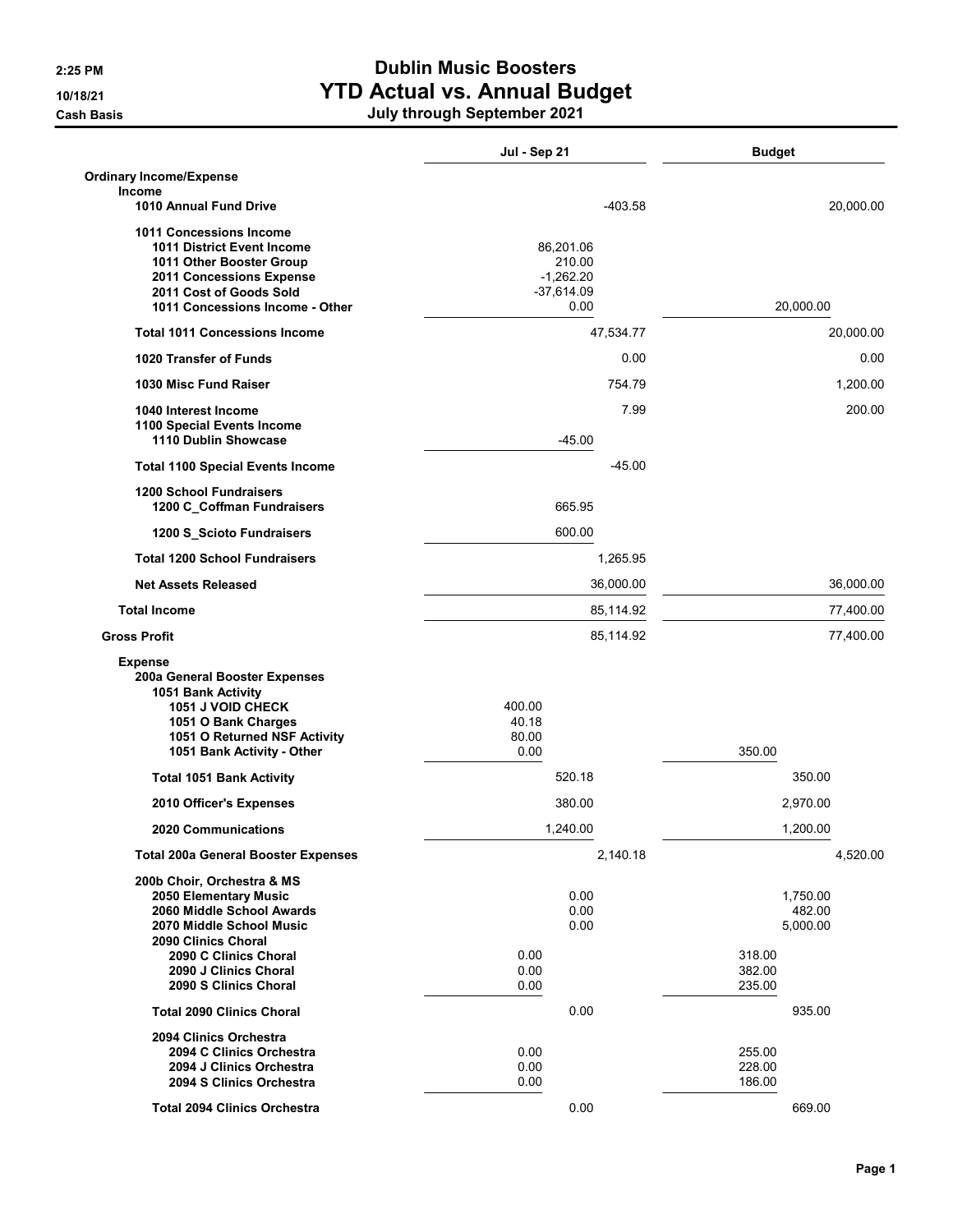**Cash Basis** 

## 2:25 PM Dublin Music Boosters 10/18/21 YTD Actual vs. Annual Budget

|                                                                                                                                                                 | Jul - Sep 21                      |           | <b>Budget</b>                      |           |
|-----------------------------------------------------------------------------------------------------------------------------------------------------------------|-----------------------------------|-----------|------------------------------------|-----------|
| <b>2100 Choral Accessories</b><br>2100 C Choral Accessories<br>2100 J Choral Accessories<br>2100 S Choral Accessories                                           | 0.00<br>0.00<br>0.00              |           | 318.00<br>402.00<br>369.00         |           |
| <b>Total 2100 Choral Accessories</b>                                                                                                                            |                                   | 0.00      |                                    | 1,089.00  |
| 2101 Orchestra Accessories<br>2101 C Orchestra Accessories<br>2101 J Orchestra Accessories<br>2101 S Orchestra Accessories                                      | 0.00<br>0.00<br>0.00              |           | 573.00<br>402.00<br>368.00         |           |
| <b>Total 2101 Orchestra Accessories</b>                                                                                                                         |                                   | 0.00      |                                    | 1,343.00  |
| Total 200b Choir, Orchestra & MS                                                                                                                                |                                   | 0.00      |                                    | 11,268.00 |
| 200c HS Band Fixed Exp<br>2031 Field Cmder Scholarships<br>2031 C Scholarships<br>2031 J Scholarships<br>2031 S Scholarships                                    | 0.00<br>0.00<br>0.00              |           | 900.00<br>800.00<br>400.00         |           |
| <b>Total 2031 Field Cmder Scholarships</b>                                                                                                                      |                                   | 0.00      |                                    | 2,100.00  |
| 2110 Transportation Maintenance<br>2110 C Transportation Maint<br>2110 J Transportation Maint<br>2110 S Transportation Maint                                    | 65.24<br>0.00<br>52.34            |           | 200.00<br>200.00<br>160.00         |           |
| <b>Total 2110 Transportation Maintenance</b>                                                                                                                    |                                   | 117.58    |                                    | 560.00    |
| 2120 MarchingBand Show Design<br>2120 C Marching BandShow Design<br>2120 J Marching BandShow Design<br>2120 S Marching BandShow Design                          | 1,000.00<br>10,498.00<br>2,290.00 |           | 11,250.00<br>11,250.00<br>7,000.00 |           |
| <b>Total 2120 MarchingBand Show Design</b>                                                                                                                      |                                   | 13,788.00 |                                    | 29,500.00 |
| Total 200c HS Band Fixed Exp                                                                                                                                    |                                   | 13,905.58 |                                    | 32,160.00 |
| 200d Band Variable Expenses<br>2040 Awards - Instrumental HS<br>2040 C Awards Instrumental HS<br>2040 J Awards Instrumental HS<br>2040 S Awards Instrumental HS | 0.00<br>0.00<br>0.00              |           | 600.00<br>1,500.00<br>1,000.00     |           |
| Total 2040 Awards - Instrumental HS                                                                                                                             |                                   | 0.00      |                                    | 3,100.00  |
| 2080 Repair / Replacement<br>2080 C Repair/Replacement<br>2080 J Repair/Replacement<br>2080 S Repair/Replacement                                                | 0.00<br>0.00<br>0.00              |           | 1,000.00<br>2.000.00<br>2,000.00   |           |
| Total 2080 Repair / Replacement                                                                                                                                 |                                   | 0.00      |                                    | 5,000.00  |
| 2081 Percussion<br>2081 C Percussion<br>2081 J Percussion<br>2081 S Percussion                                                                                  | 0.00<br>200.00<br>79.00           |           | 1,250.00<br>1,500.00<br>1,500.00   |           |
| <b>Total 2081 Percussion</b>                                                                                                                                    |                                   | 279.00    |                                    | 4,250.00  |
| 2091 Clinics Marching Band<br>2091 C Clinics Marching Band<br>2091 J Clinics Marching Band<br>2091 S Clinics Marching Band                                      | 400.00<br>1,000.00<br>0.00        |           | 2,000.00<br>0.00<br>0.00           |           |
| <b>Total 2091 Clinics Marching Band</b>                                                                                                                         |                                   | 1,400.00  |                                    | 2,000.00  |